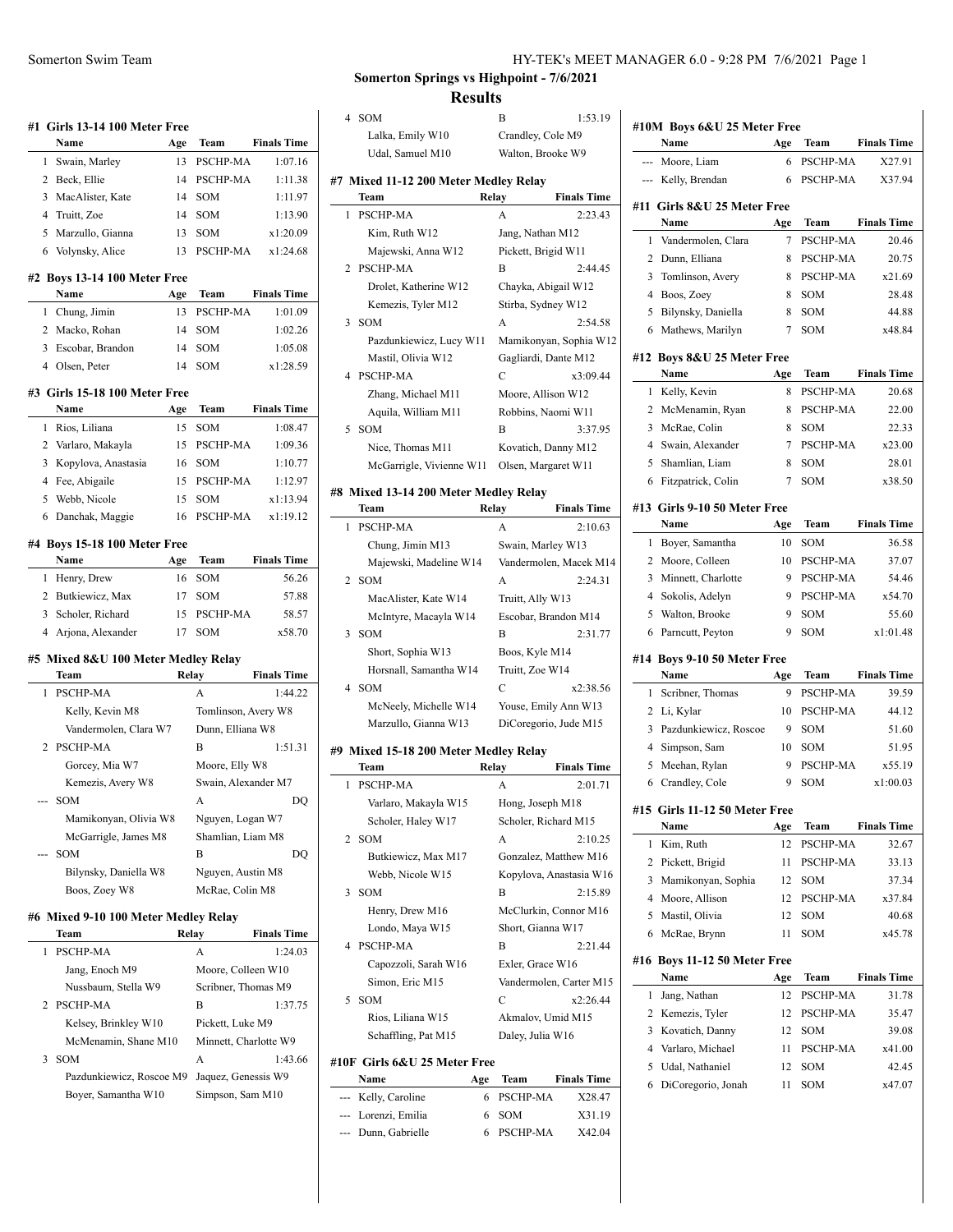|   | #17 Girls 13-14 50 Meter Free<br>Name | Age | Team            | <b>Finals Time</b> |
|---|---------------------------------------|-----|-----------------|--------------------|
| 1 | Majewski, Madeline                    | 14  | PSCHP-MA        | 29.51              |
|   | 2 McIntyre, Macayla                   | 14  | SOM             | 32.20              |
|   | 3 Beck, Ellie                         | 14  | PSCHP-MA        |                    |
|   | 4 Short, Sophia                       | 13  | SOM             | 32.22<br>33.23     |
|   |                                       |     | <b>SOM</b>      |                    |
|   | 5 Truitt, Zoe                         | 14  |                 | x33.71             |
| 6 | McMenamin, Emily                      | 13  | PSCHP-MA        | x34.69             |
|   | #18 Boys 13-14 50 Meter Free          |     |                 |                    |
|   | Name                                  | Age | Team            | <b>Finals Time</b> |
| 1 | Vandermolen, Macek                    | 14  | PSCHP-MA        | 27.44              |
|   | 2 Macko, Rohan                        | 14  | SOM             | 28.27              |
|   | 3 DiCoregorio, Jude                   | 15  | SOM             | 31.44              |
|   | 4 Boos, Kyle                          | 14  | SOM             | x34.21             |
|   | #19 Girls 15-18 50 Meter Free         |     |                 |                    |
|   | Name                                  | Age | Team            | <b>Finals Time</b> |
| 1 | Scholer, Haley                        | 17  | PSCHP-MA        | 27.88              |
|   | 2 Short, Gianna                       | 17  | <b>SOM</b>      | 31.90              |
|   | 3 Varlaro, Makayla                    | 15  | PSCHP-MA        | 32.75              |
|   | 4 Londo, Maya                         | 15  | <b>SOM</b>      | 33.14              |
|   | 5 Carvalho, Alyssa                    | 15  | SOM             | x34.27             |
|   | 6 Capozzoli, Sarah                    | 16  | PSCHP-MA        | x35.19             |
|   | #20 Boys 15-18 50 Meter Free          |     |                 |                    |
|   | Name                                  | Age | Team            | <b>Finals Time</b> |
| 1 | Hong, Joseph                          | 18  | PSCHP-MA        | 25.56              |
|   | 2 Arjona, Alexander                   | 17  | <b>SOM</b>      | 27.19              |
|   | 3 Sinn, Devin                         | 17  | SOM             | J27.69             |
|   | 4 Gonzalez, Matthew                   | 16  | SOM             | xJ27.88            |
|   | 5 Vandermolen, Carter                 | 15  | PSCHP-MA        | 28.91              |
|   | 6 Kemezis, Brayden                    | 15  | PSCHP-MA        | x29.44             |
|   |                                       |     |                 |                    |
|   | #21 Girls 8&U 25 Meter Breast<br>Name |     |                 | <b>Finals Time</b> |
|   |                                       | Age | Team            |                    |
| 1 | Kemezis, Avery                        | 8   | PSCHP-MA        | 30.31              |
|   | 2 Tomlinson, Avery                    | 8   | PSCHP-MA        | 30.40              |
|   | 3 Gorcey, Mia                         | 7   | <b>PSCHP-MA</b> | x37.10             |
|   | 4 Mamikonyan, Olivia                  | 8   | SOM             | 49.47              |
|   | Nguyen, Logan                         |     | 7 SOM           | DQ                 |
|   | #22 Boys 8&U 25 Meter Breast          |     |                 |                    |
|   | Name                                  | Age | <b>Team</b>     | <b>Finals Time</b> |
| 1 | Kelly, Kevin                          | 8   | PSCHP-MA        | 30.59              |
|   | 2 Swain, Alexander                    | 7   | PSCHP-MA        | 31.96              |
|   | 3 Yi, Gavin                           | 8   | PSCHP-MA        | x34.03             |
|   |                                       |     | SOM             | 38.51              |
|   | 4 Nguyen, Austin                      | 8   |                 |                    |
|   | #23 Girls 9-10 25 Meter Breast        |     |                 |                    |
|   | Name                                  | Age | <b>Team</b>     | <b>Finals Time</b> |
| 1 | Moore, Colleen                        | 10  | PSCHP-MA        |                    |
|   | 2 Nussbaum, Stella                    | 9   | PSCHP-MA        | 21.50<br>24.15     |
| 3 | Jaquez, Genessis                      | 9   | SOM             | 30.67              |
|   | 4 Sokolis, Adelyn                     | 9   | PSCHP-MA        | x32.90             |
|   | 5 Parncutt, Peyton                    | 9   | SOM             | 33.28              |

### Somerton Swim Team Fram HY-TEK's MEET MANAGER 6.0 - 9:28 PM 7/6/2021 Page 2

# **Somerton Springs vs Highpoint - 7/6/2021 Results**

|                | #24 Boys 9-10 25 Meter Breast           |           |                 |                                                                                                                                                                                  |
|----------------|-----------------------------------------|-----------|-----------------|----------------------------------------------------------------------------------------------------------------------------------------------------------------------------------|
|                | Name                                    | Age       | Team            | <b>Finals Time</b>                                                                                                                                                               |
| 1              | Jang, Enoch                             | 9         | PSCHP-MA        | 23.25                                                                                                                                                                            |
|                | 2 Pickett, Luke                         | 9         | PSCHP-MA        | 23.97                                                                                                                                                                            |
|                | 3 Udal, Samuel                          | 10        | SOM             | 32.27                                                                                                                                                                            |
|                | 4 Li, Kylar                             | 10        | PSCHP-MA        | x32.52                                                                                                                                                                           |
|                | 5 Crandley, Chase                       | 9         | SOM             | 35.27                                                                                                                                                                            |
|                | --- Crandley, Cole                      | 9         | <b>SOM</b>      | DQ                                                                                                                                                                               |
|                | #25 Girls 11-12 50 Meter Breast<br>Name |           | Team            | <b>Finals Time</b>                                                                                                                                                               |
| 1              |                                         | Age<br>12 | <b>PSCHP-MA</b> | 36.66                                                                                                                                                                            |
|                | Majewski, Anna                          |           |                 |                                                                                                                                                                                  |
| 2              | Pickett, Brigid                         | 11        | PSCHP-MA        | 43.43                                                                                                                                                                            |
| 3              | Pazdunkiewicz, Lucy                     | 11        | SOM             | 50.58                                                                                                                                                                            |
|                | 4 McGarrigle, Vivienne                  | 11        | SOM             | 1:02.91                                                                                                                                                                          |
| 5              | Olsen, Margaret                         | 11        | SOM             | x1:17.40                                                                                                                                                                         |
| ---            | Chayka, Abigail                         | 12        | PSCHP-MA        | DQ                                                                                                                                                                               |
|                | #26 Boys 11-12 50 Meter Breast<br>Name  |           | Team            | <b>Finals Time</b>                                                                                                                                                               |
| 1              |                                         | Age       | PSCHP-MA        | 38.81                                                                                                                                                                            |
|                | Jang, Nathan                            | 12        |                 |                                                                                                                                                                                  |
|                | 2 Gagliardi, Dante                      | 12        | SOM             | 49.22                                                                                                                                                                            |
|                | 3 Zhang, Michael                        | 11        | PSCHP-MA        | 54.71                                                                                                                                                                            |
| 4              | Kovatich, Danny                         | 12        | SOM             | 56.38                                                                                                                                                                            |
|                | 5 Varlaro, Michael                      | 11        | PSCHP-MA        | x58.91                                                                                                                                                                           |
| 6              | Nice, Thomas                            | 11        | SOM             | x1:20.16                                                                                                                                                                         |
|                | #27 Girls 13-14 100 Meter Breast        |           |                 |                                                                                                                                                                                  |
|                | Name                                    | Age       | Team            | <b>Finals Time</b>                                                                                                                                                               |
| 1              | Swain, Marley                           | 13        | PSCHP-MA        | J1:26.75                                                                                                                                                                         |
|                |                                         |           |                 |                                                                                                                                                                                  |
| $\overline{2}$ | Truitt, Ally                            | 13        | SOM             |                                                                                                                                                                                  |
| 3              | Tomlinson, Amara                        | 14        | <b>PSCHP-MA</b> |                                                                                                                                                                                  |
| 4              | Youse, Emily Ann                        | 13        | SOM             |                                                                                                                                                                                  |
| 5              | Marzullo, Gianna                        | 13        | SOM             |                                                                                                                                                                                  |
| 6              | Volynsky, Alice                         | 13        | PSCHP-MA        |                                                                                                                                                                                  |
|                | #28 Boys 13-14 100 Meter Breast         |           |                 |                                                                                                                                                                                  |
|                | Name                                    | Age       | Team            |                                                                                                                                                                                  |
| 1              | Hong, Timothy                           | 13        | <b>PSCHP-MA</b> |                                                                                                                                                                                  |
| 2              | Escobar, Brandon                        | 14        | SOM             |                                                                                                                                                                                  |
|                | 3 Boos, Kyle                            |           | 14 SOM          |                                                                                                                                                                                  |
|                | #29 Girls 15-18 100 Meter Breast        |           |                 |                                                                                                                                                                                  |
|                | Name                                    | Age       | Team            |                                                                                                                                                                                  |
| $\mathbf{1}$   | Rios, Liliana                           | 15        | SOM             |                                                                                                                                                                                  |
|                | 2 Exler, Grace                          | 16        | PSCHP-MA        |                                                                                                                                                                                  |
|                | 3 Webb, Nicole                          | 15        | SOM             |                                                                                                                                                                                  |
|                | 4 Danchak, Maggie                       | 16        | PSCHP-MA        | J1:33.03<br>J1:41.76<br>1:46.91<br>x1:55.05<br>x1:56.70<br><b>Finals Time</b><br>1:19.41<br>1:32.47<br>1:39.69<br><b>Finals Time</b><br>1:31.83<br>1:38.55<br>1:44.68<br>1:46.44 |
|                | #30 Boys 15-18 100 Meter Breast         |           |                 |                                                                                                                                                                                  |
|                | Name                                    | Age       | Team            |                                                                                                                                                                                  |
| 1              | Hong, Joseph                            | 18        | PSCHP-MA        |                                                                                                                                                                                  |
|                | 2 Gonzalez, Matthew                     | 16        | SOM             |                                                                                                                                                                                  |
|                | 3 McClurkin, Connor                     | 16        | SOM             |                                                                                                                                                                                  |
|                | 4 Simon, Eric                           | 15        | PSCHP-MA        |                                                                                                                                                                                  |
|                | 5 Kemezis, Brayden                      | 15        | PSCHP-MA        | <b>Finals Time</b><br>1:08.76<br>1:13.78<br>1:15.50<br>1:21.59<br>x1:21.81                                                                                                       |

| #31F Girls 6&U 25 Meter Back |                                     |          |                 |                    |  |
|------------------------------|-------------------------------------|----------|-----------------|--------------------|--|
|                              | Name                                | Age      | Team            | <b>Finals Time</b> |  |
| ---                          | Lorenzi, Emilia                     | 6        | SOM             | X33.40             |  |
|                              | --- Kelly, Caroline                 | 6        | <b>PSCHP-MA</b> | X33.60             |  |
|                              | --- Dunn, Gabrielle                 | 6        | <b>PSCHP-MA</b> | XDQ                |  |
|                              | #31M Boys 6&U 25 Meter Back         |          |                 |                    |  |
|                              | Name                                | Age      | Team            | <b>Finals Time</b> |  |
|                              | --- Moore, Liam                     | 6        | PSCHP-MA        | X30.35             |  |
|                              | --- Kelly, Brendan                  | 6        | PSCHP-MA        | X44.13             |  |
|                              |                                     |          |                 |                    |  |
|                              | #32 Girls 8&U 25 Meter Back<br>Name | Age      | Team            | <b>Finals Time</b> |  |
| 1                            | Kemezis, Avery                      | 8        | PSCHP-MA        | 25.37              |  |
| 2                            | Vandermolen, Clara                  | 7        | <b>PSCHP-MA</b> | 25.95              |  |
| 3                            | Moore, Elly                         | 8        | PSCHP-MA        | x26.93             |  |
|                              |                                     |          |                 |                    |  |
| 4                            | Mamikonyan, Olivia                  | 8        | SOM             | 30.87              |  |
| 5                            | Bilynsky, Daniella                  | 8        | SOM             | 47.20              |  |
|                              | #33 Boys 8&U 25 Meter Back          |          |                 |                    |  |
|                              | Name                                | Age      | Team            | <b>Finals Time</b> |  |
| 1                            | Kelly, Kevin                        | 8        | PSCHP-MA        | 23.84              |  |
|                              | 2 Shamlian, Liam                    | 8        | SOM             | 28.34              |  |
| 3                            | McMenamin, Ryan                     | 8        | PSCHP-MA        | 29.25              |  |
| $\overline{4}$               | McRae, Colin                        | 8        | SOM             | 29.64              |  |
| 5                            | Wang, Richard                       | 8        | PSCHP-MA        | x30.09             |  |
| 6                            | McGarrigle, James                   | 8        | SOM             | x34.66             |  |
|                              | #34 Girls 9-10 25 Meter Back        |          |                 |                    |  |
|                              | Name                                | Age      | Team            | <b>Finals Time</b> |  |
| 1                            | Moore, Colleen                      | 10       | PSCHP-MA        | 22.08              |  |
| 2                            | Kelsey, Brinkley                    | 10       | PSCHP-MA        | 23.41              |  |
| 3                            | Walton, Brooke                      | 9        | SOM             | 27.91              |  |
| 4                            | Jaquez, Genessis                    | 9        | SOM             | 29.06              |  |
| 5                            | Lalka, Emily                        | 10       | SOM             | x30.52             |  |
| 6                            | Minnett, Charlotte                  | 9        | PSCHP-MA        | x33.59             |  |
|                              |                                     |          |                 |                    |  |
|                              | #35 Boys 9-10 25 Meter Back         |          |                 |                    |  |
|                              | Name                                | Age      | Team            | <b>Finals Time</b> |  |
| 1                            | Li, Kylar                           | 10       | PSCHP-MA        | 22.07              |  |
| 2                            | McMenamin, Shane                    | 10       | PSCHP-MA        | 24.91              |  |
| 3                            | Scribner, Thomas                    | 9        | PSCHP-MA        | x25.34             |  |
| 4                            | Udal, Samuel                        | 10       | SOM             | 27.64              |  |
| 5                            | Pazdunkiewicz, Roscoe               | 9        | SOM             | 29.64              |  |
|                              | 6 Crandley, Chase                   | 9        | SOM             | x30.37             |  |
|                              | #36 Girls 11-12 50 Meter Back       |          |                 |                    |  |
|                              | Name                                | Age      | Team            | <b>Finals Time</b> |  |
| 1                            | Kim, Ruth                           | 12       | PSCHP-MA        | 37.22              |  |
| 2                            | Stirba, Sydney                      | 12       | PSCHP-MA        | 42.08              |  |
| 3                            | Drolet, Katherine                   |          | 12 PSCHP-MA     | x42.75             |  |
|                              |                                     |          |                 |                    |  |
|                              | 4 Mastil, Olivia                    |          | 12 SOM          | 48.66<br>1:06.14   |  |
|                              | 5 Olsen, Margaret                   | 11<br>11 | SOM<br>SOM      |                    |  |
| ---                          | McGarrigle, Vivienne                |          |                 | DQ                 |  |
|                              | #37 Boys 11-12 50 Meter Back        |          |                 |                    |  |
|                              | Name                                | Age      | Team            | <b>Finals Time</b> |  |
| 1                            | Kemezis, Tyler                      | 12       | PSCHP-MA        | 42.50              |  |
| 2                            | Aquila, William                     | 11       | PSCHP-MA        | 45.47              |  |
|                              |                                     |          |                 |                    |  |
|                              |                                     |          |                 |                    |  |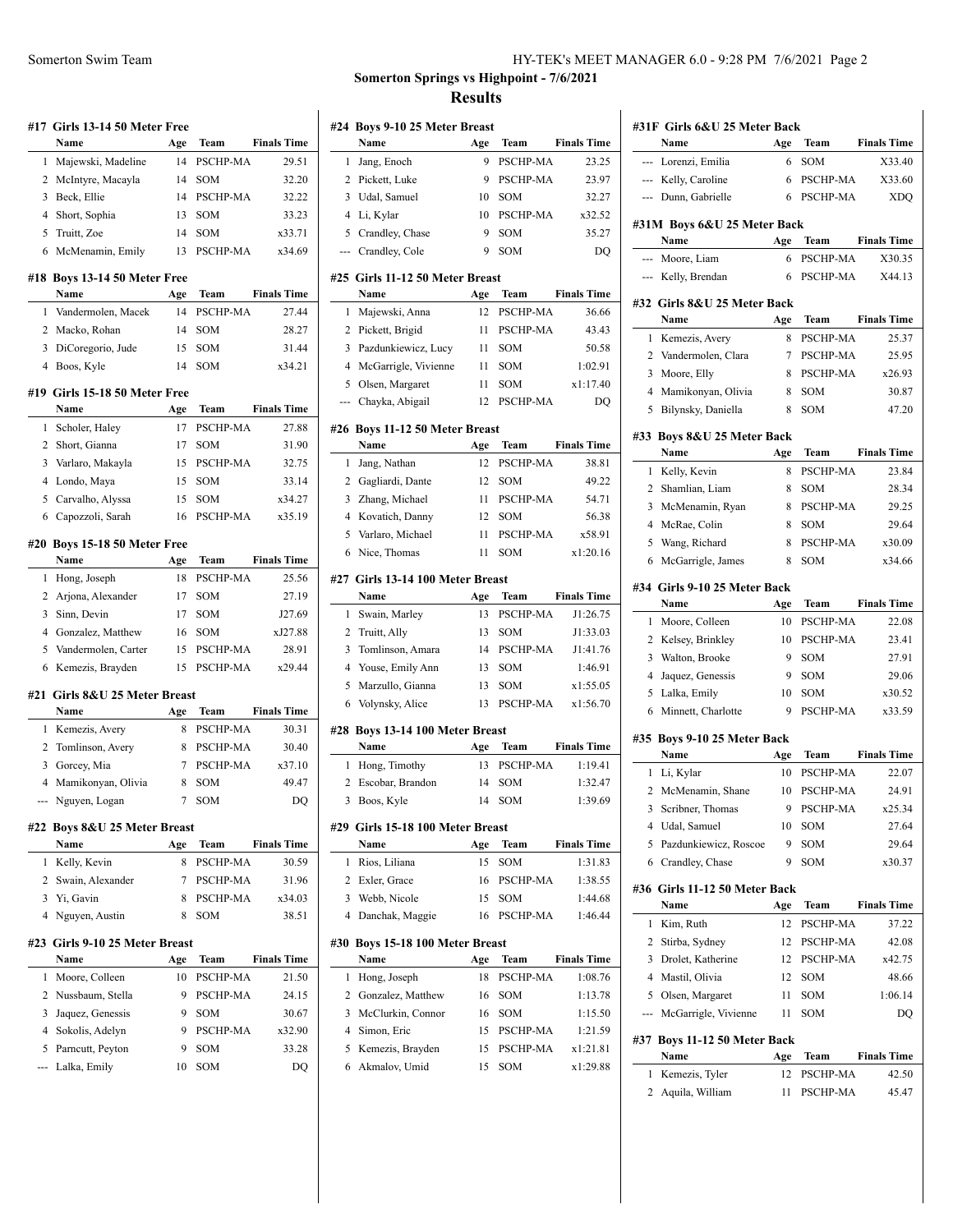|     | (#37 Boys 11-12 50 Meter Back)   |           |                 |                               |
|-----|----------------------------------|-----------|-----------------|-------------------------------|
| 3   | Zhang, Michael                   | 11        | PSCHP-MA        | x48.46                        |
|     | 4 DiCoregorio, Jonah             | 11        | SOM             | 49.96                         |
|     | 5 Nice, Thomas                   | 11        | <b>SOM</b>      | 55.08                         |
|     | 6 Udal, Nathaniel                | 12        | SOM             | x59.02                        |
|     | #38 Girls 13-14 100 Meter Back   |           |                 |                               |
|     | Name                             | Age       | Team            | <b>Finals Time</b>            |
| 1   | Majewski, Madeline               | 14        | PSCHP-MA        | 1:15.59                       |
| 2   | Horsnall, Samantha               | 14        | SOM             | 1:21.02                       |
| 3   | Short, Sophia                    | 13        | SOM             | 1:24.75                       |
| 4   | McNeely, Michelle                | 14        | SOM             | x1:27.77                      |
| 5   | McMenamin, Emily                 | 13        | PSCHP-MA        | 1:28.28                       |
| 6   | Tomlinson, Amara                 | 14        | <b>PSCHP-MA</b> | x1:34.01                      |
|     | #39 Boys 13-14 100 Meter Back    |           |                 |                               |
|     | Name                             | Age       | Team            | <b>Finals Time</b>            |
| 1   | Vandermolen, Macek               | 14        | PSCHP-MA        | 1:10.10                       |
| 2   | Hong, Timothy                    | 13        | PSCHP-MA        | 1:19.03                       |
| 3   | DiCoregorio, Jude                | 15        | <b>SOM</b>      | 1:29.07                       |
|     | 4 Olsen, Peter                   | 14        | SOM             | 1:54.09                       |
| --- | Gardyan, Aj                      | 14        | SOM             | DO                            |
|     | #40 Girls 15-18 100 Meter Back   |           |                 |                               |
|     | Name                             | Age       | Team            | <b>Finals Time</b>            |
| 1   | Scholer, Haley                   | 17        | PSCHP-MA        | 1:05.18                       |
|     | 2 Varlaro, Makayla               | 15        | <b>PSCHP-MA</b> | 1:18.88                       |
| 3   | Kopylova, Anastasia              | 16        | <b>SOM</b>      | 1:22.13                       |
| 4   | Capozzoli, Sarah                 | 16        | <b>PSCHP-MA</b> | x1:23.97                      |
| 5   |                                  | 15        | SOM             | 1:27.20                       |
| 6   | Carvalho, Alyssa<br>Daley, Julia | 16        | SOM             | x1:29.34                      |
|     |                                  |           |                 |                               |
| #41 | Boys 15-18 100 Meter Back        |           |                 |                               |
| 1   | Name                             | Age<br>16 | Team<br>SOM     | <b>Finals Time</b><br>1:00.31 |
|     | Henry, Drew                      |           |                 | 1:06.45                       |
| 2   | Butkiewicz, Max                  | 17        | <b>SOM</b>      |                               |
| 3   | Scholer, Richard                 | 15        | PSCHP-MA        | 1:10.51                       |
| 4   | McClurkin, Connor                | 16        | <b>SOM</b>      | x1:14.41                      |
| 5   | Vandermolen, Carter              | 15        | <b>PSCHP-MA</b> | 1:17.53                       |
| 6   | Bernstein, Nathan                | 15        | <b>PSCHP-MA</b> | x1:23.25                      |
| #42 | Girls 8&U 25 Meter Fly           |           |                 |                               |
|     | Name                             | Age       | Team            | <b>Finals Time</b>            |
| 1   | Vandermolen, Clara               | 7         | PSCHP-MA        | 25.72                         |
| 2   | Kemezis, Avery                   | 8         | PSCHP-MA        | 26.18                         |
| 3   | Moore, Elly                      | 8         | PSCHP-MA        | x30.21                        |
| 4   | Boos, Zoey                       | 8         | SOM             | 33.09                         |
| --- | Nguyen, Logan                    | 7         | SOM             | DO                            |
| #43 | Boys 8&U 25 Meter Fly            |           |                 |                               |
|     | Name                             | Age       | Team            | <b>Finals Time</b>            |
| 1   | Scherer, Bryce                   | 8         | PSCHP-MA        | 33.47                         |
| 2   | Minnett, James                   | 7         | PSCHP-MA        | 36.53                         |
| 3   | McGarrigle, James                | 8         | SOM             | 36.82                         |
| --- | Nguyen, Austin                   | 8         | SOM             | DQ                            |
|     | McMenamin, Ryan                  | 8         | PSCHP-MA        | DQ                            |

# **Somerton Springs vs Highpoint - 7/6/2021 Results**

| #44            | Girls 9-10 25 Meter Fly              |         |                   |                    |
|----------------|--------------------------------------|---------|-------------------|--------------------|
|                | Name                                 | Age     | Team              | <b>Finals Time</b> |
| 1              | Boyer, Samantha                      | 10      | SOM               | 18.28              |
| 2              | Nussbaum, Stella                     | 9       | PSCHP-MA          | 21.18              |
| 3              | Kelsey, Brinkley                     | 10      | PSCHP-MA          | 26.23              |
| $\overline{4}$ | Parncutt, Peyton                     | 9       | SOM               | 36.51              |
| 5              | Sokolis, Adelyn                      | 9       | PSCHP-MA          | x37.00             |
|                | #45 Boys 9-10 25 Meter Fly<br>Name   | Age     | Team              | <b>Finals Time</b> |
| 1              | Jang, Enoch                          | 9       | PSCHP-MA          | 21.16              |
| 2              | Pickett, Luke                        | 9       | PSCHP-MA          | 21.62              |
| 3              |                                      |         | <b>SOM</b>        | 25.72              |
| $\overline{4}$ | Udal, Samuel                         | 10      | PSCHP-MA          | x26.50             |
|                | McMenamin, Shane                     | 10      |                   |                    |
| 5<br>---       | Crandley, Chase<br>Simpson, Sam      | 9<br>10 | SOM<br><b>SOM</b> | 31.95<br>DQ        |
|                |                                      |         |                   |                    |
|                | #46 Girls 11-12 50 Meter Fly<br>Name | Age     | Team              | <b>Finals Time</b> |
| 1              | Majewski, Anna                       | 12      | PSCHP-MA          | 36.19              |
| 2              | Chayka, Abigail                      | 12      | PSCHP-MA          | 41.58              |
| 3              | Stirba, Sydney                       | 12      | PSCHP-MA          | x43.31             |
| $\overline{4}$ |                                      |         | SOM               | 45.97              |
|                | Mamikonyan, Sophia                   | 12      |                   |                    |
| 5              | Pazdunkiewicz, Lucy                  | 11      | SOM               | 48.64              |
| ---            | McRae, Brynn                         | 11      | SOM               | DQ                 |
|                | #47 Boys 11-12 50 Meter Fly          |         |                   |                    |
|                | Name                                 | Age     | Team              | <b>Finals Time</b> |
| 1              | Kemezis, Tyler                       | 12      | PSCHP-MA          | 42.04              |
| 2              | Aquila, William                      | 11      | PSCHP-MA          | 45.15              |
| 3              | Gagliardi, Dante                     | 12      | SOM               | 50.88              |
| $\overline{4}$ | Kovatich, Danny                      | 12      | SOM               | 53.41              |
| 5              | DiCoregorio, Jonah                   | 11      | SOM               | x1:04.66           |
| ---            | Varlaro, Michael                     | 11      | PSCHP-MA          | DQ                 |
|                | #48 Girls 13-14 50 Meter Fly         |         |                   |                    |
|                | Name                                 | Age     | Team              | <b>Finals Time</b> |
| 1              | McIntyre, Macayla                    | 14      | SOM               | 34.82              |
| 2              | MacAlister, Kate                     | 14      | <b>SOM</b>        | 34.90              |
| 3              | Beck, Ellie                          | 14      | PSCHP-MA          | 35.62              |
| 4              | Horsnall, Samantha                   | 14      | SOM               | x36.03             |
|                | 5 McMenamin, Emily                   | 13      | PSCHP-MA          | 37.56              |
| 6              | Kelsey, Bryony                       | 14      | PSCHP-MA          | x46.06             |
| #49            | Boys 13-14 50 Meter Fly              |         |                   |                    |
|                | Name                                 | Age     | Team              | <b>Finals Time</b> |
| 1              | Chung, Jimin                         | 13      | PSCHP-MA          | 30.54              |
| 2              | Macko, Rohan                         | 14      | SOM               | 31.15              |
| 3              | Hong, Timothy                        | 13      | PSCHP-MA          | 33.53              |
| $\overline{4}$ | Boos, Kyle                           | 14      | SOM               | 43.32              |
| 5              | Gardyan, Aj                          | 14      | SOM               | x44.75             |
|                | #50 Girls 15-18 50 Meter Fly         |         |                   |                    |
|                | Name                                 | Age     | Team              | <b>Finals Time</b> |
| 1              | Scholer, Haley                       | 17      | PSCHP-MA          | 30.06              |
| 2              | Fee, Abigaile                        | 15      | PSCHP-MA          | 35.28              |
| 3              | Carvalho, Alyssa                     | 15      | SOM               | 37.38              |
| 4              | Daley, Julia                         | 16      | SOM               | 40.71              |
| 5              | Londo, Maya                          | 15      | SOM               | x40.91             |

| #51 | Boys 15-18 50 Meter Fly                    |       |                                           |                             |
|-----|--------------------------------------------|-------|-------------------------------------------|-----------------------------|
| 1   | Name                                       | Age   | Team<br>SOM                               | <b>Finals Time</b><br>29.27 |
| 2   | Arjona, Alexander                          | 17    |                                           |                             |
| 3   | Schaffling, Pat<br>Simon, Eric             | 15    | SOM<br>PSCHP-MA                           | 30.47                       |
|     |                                            | 15    | SOM                                       | 31.14                       |
|     | 4 Sinn, Devin                              | 17    |                                           | x31.20                      |
| 5   | Kemezis, Brayden                           | 15    | PSCHP-MA                                  | 31.59                       |
| 6   | Price, Brendon                             | 16    | PSCHP-MA                                  | x32.34                      |
|     | #52 Mixed 8&U 100 Meter Free Relay<br>Team | Relay |                                           | <b>Finals Time</b>          |
| 1   | PSCHP-MA                                   |       | А                                         | 1:30.91                     |
|     | Moore, Elly W8                             |       | McMenamin, Ryan M8                        |                             |
|     | Tomlinson, Avery W8                        |       | Dunn, Elliana W8                          |                             |
| 2   | SOM                                        |       | B                                         | 1:56.00                     |
|     | McGarrigle, James M8                       |       | Boos, Zoey W8                             |                             |
|     | McRae, Colin M8                            |       | Bilynsky, Daniella W8                     |                             |
| 3   | PSCHP-MA                                   |       | B                                         | 1:58.72                     |
|     | Kelly, Caroline W6                         |       | Scherer, Bryce M8                         |                             |
|     | Gorcey, Mia W7                             |       | Swain, Alexander M7                       |                             |
| 4   | <b>SOM</b>                                 |       | A                                         | 2:00.03                     |
|     | Nguyen, Austin M8                          |       |                                           | Mamikonyan, Olivia W8       |
|     | Shamlian, Liam M8                          |       | Nguyen, Logan W7                          |                             |
|     |                                            |       |                                           |                             |
|     | #53 Mixed 9-10 100 Meter Free Relay        |       |                                           |                             |
|     | Team                                       |       | Relay                                     | <b>Finals Time</b>          |
| 1   | PSCHP-MA                                   |       | А                                         | 1:16.43                     |
|     | Kelsey, Brinkley W10                       |       | Nussbaum, Stella W9                       |                             |
|     | Jang, Enoch M9                             |       | Scribner, Thomas M9                       |                             |
| 2   | <b>PSCHP-MA</b>                            |       | B                                         | 1:30.21                     |
|     | Sokolis, Adelyn W9                         |       | Minnett, Charlotte W9                     |                             |
| 3   | Li, Kylar M10<br>SOM                       |       | Pickett, Luke M9<br>A                     | 1:30.38                     |
|     | Pazdunkiewicz, Roscoe M9                   |       | Simpson, Sam M10                          |                             |
|     | Jaquez, Genessis W9                        |       | Boyer, Samantha W10                       |                             |
| 4   | SOM                                        |       | B                                         | 2:04.57                     |
|     | Walton, Brooke W9                          |       | Parncutt, Peyton W9                       |                             |
|     | Crandley, Chase M9                         |       | Crandley, Cole M9                         |                             |
|     |                                            |       |                                           |                             |
|     | #54 Mixed 11-12 200 Meter Free Relay       |       |                                           |                             |
|     | Team                                       |       | Relay                                     | <b>Finals Time</b>          |
| 1   | PSCHP-MA                                   |       | А                                         | 2:11.06                     |
|     | Pickett, Brigid W11                        |       | Jang, Nathan M12                          |                             |
| 2   | Kim, Ruth W12<br>PSCHP-MA                  |       | Majewski, Anna W12<br>в                   | 2:27.84                     |
|     | Drolet, Katherine W12                      |       |                                           |                             |
|     | Stirba, Sydney W12                         |       | Moore, Allison W12<br>Chayka, Abigail W12 |                             |
| 3   | SOM                                        |       | A                                         | 2:32.21                     |
|     |                                            |       |                                           | Pazdunkiewicz, Lucy W11     |
|     | Gagliardi, Dante M12<br>Mastil, Olivia W12 |       |                                           | Mamikonyan, Sophia W12      |
| 4   | SOM                                        |       | B                                         | 3:16.87                     |
|     |                                            |       |                                           |                             |
|     | Nice, Thomas M11<br>Udal, Nathaniel M12    |       |                                           | McGarrigle, Vivienne W11    |
|     | PSCHP-MA                                   |       | Olsen, Margaret W11<br>C                  | DQ                          |
|     | Diaz-Pond, Inez W11                        |       | Robbins, Naomi W11                        |                             |
|     | Beck, Matthew M12                          |       | Zhang, Michael M11                        |                             |
|     |                                            |       |                                           |                             |